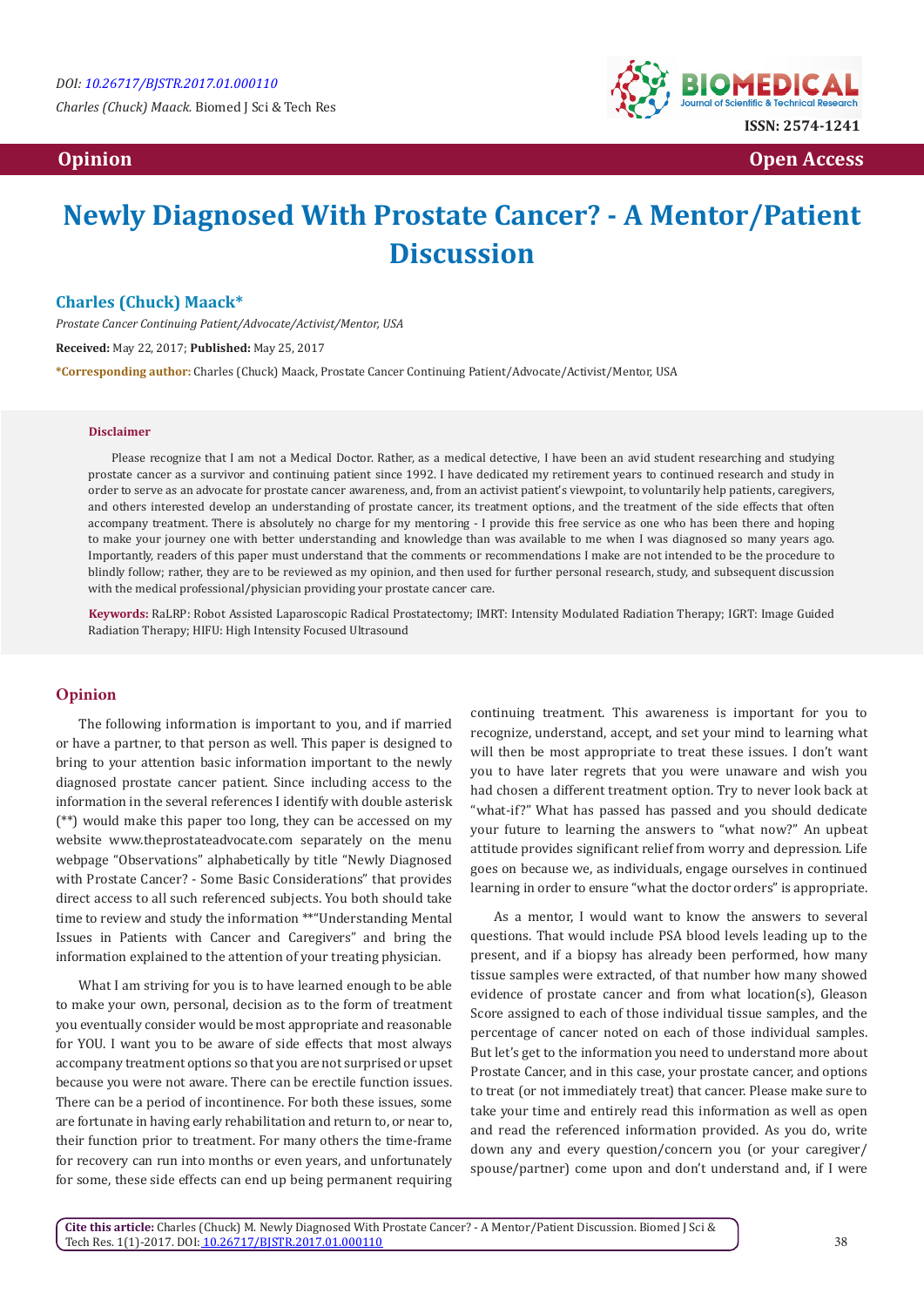your mentor, you could get back with me to address, or discuss directly with your treating physician.

Do not let the Urologist or Radiation Oncologist push you to absolute immediate treatment. Listen to what they say and recommend, but then advise them that you want to take a couple weeks to make a decision as to the treatment option you will feel most comfortable in pursuing. Note that I include questions to specifically ask the Radiation Oncologist you are going to see, as well as questions to ask the Urologist if you have not already done so. These are important and will provide you answers you need. Do not be afraid to ask these questions as well as insist they be answered. Here we go with your important Prostate Cancer Patient Empowerment: If your spouse/partner is able, it would be a good idea to accompany you to appointments. With both hearing the remarks of the physician they will be better remembered. A good idea is to have already prepared your questions and have paper and pen handy to write down anything you think important to remember. Your spouse/partner may also have questions that you may not have thought of, and should ask them if noting you haven't asked them. Remember this; Prostate Cancer is considered "a couple's disease" for every man with a spouse or partner. There is an emotional impact that hits the spouse/partner just about as traumatic as it may be for the man to be told he has "cancer." With treatment it is important the spouse/partner be aware of side effects the man will be experiencing that, without being aware, leaves that spouse/partner worried and concerned why their loved one may be acting distant, quiet, not sharing discussion. Be open with each other with any questions/concerns since with both looking out for the other there is less worry.

The word "CANCER" frightens most everyone diagnosed as well as their loved ones; it gives the impression that death is imminent when that is more often not the case at all. Prostate Cancer has been considered by many as a cancer wherein one will likely die of something else before they would of this cancer, though unfortunately for some with very advanced and aggressive disease that may not be the case. Are you aware if you also have an enlarged prostate and if so, its size/volume? Comparing PSA level to gland volume can determine the amount of PSA the result of that volume, with the remainder the result of developing cancer. One must not procrastinate when it comes to prostate cancer developing. The longer one puts off knowing more, the better chance that cancer has in being aggressive as well as cells dividing and multiplying. If found to be in early development, you likely have a month or two to research, study, and come to a treatment decision. However, if found to be higher grade and aggressive, time becomes more limited requiring an earlier decision. In any event, it is absolutely important to find out your status; just what is going on.

If you haven't already had a biopsy, a biopsy is necessary to determine what is in development and its extent. And be sure to ask the Urologist if he will be including a pain reliever while the biopsy is being conducted. I would expect at least 10 to 12 tissue samples will be extracted that will cover both lobes of the prostate gland as well as base/top to apex/bottom on those lobes in order to hopefully find all locations of any cancer in development, and

the extent of that development that is measured in what are known as Grades. The pathologist will study the tissue samples and with each sample, if there is cancer present, will first determine what grade differentiation (measured most often as 3, 4, or 5) is most prominent and assign that grade, then he will determine if there is a different grade present and assign that grade. The two grades are added together for a "Gleason Score." At the same time, he identifies the percentage of cancer in each tissue sample. His pathology report back to the Urologist will then provide such explanation and the hope for Gleason Score would be 3+3/6 since this would indicate earlier development and likely less a problem to hopefully eradicate. Often with this Gleason Score, and if only found in one or two tissue samples of less than 15% development, one can choose \*\* "Active Surveillance" wherein no treatment must be performed immediately and the physician and patient will work together to arrange no more than every three month diagnostics to make sure the cancer is not becoming more aggressive. This option can then continue until such time as PSA levels and other diagnostics indicate the necessity to choose either surgical removal - now most often performed as Robot assisted Laparoscopic Radical Prostatectomy (RaLRP) since this is less invasive than "open" surgery with less blood loss and more rapid recovery; the patient usually goes home the day following the surgery and recuperation comes about more rapidly; or Radiation.

The advantage of surgical removal provides the Pathologist with the actual prostate gland, adjacent lymph nodes, and seminal vesicles (the pathway for cancer to spread from the gland) to get a more accurate picture of how far the cancer is in development. With radiation therapy chosen rather than surgical removal, neither patient nor physician knows the actual extent of cancer and both must then wait for some months after radiation treatment measuring PSA levels to see if those levels are receding over subsequent months as an indication the radiation may have eradicated all cancer cells. There are three primary forms of radiation; external beam radiation with Intensity Modulated Radiation Therapy(IMRT) usually accompanied by Image Guided Radiation Therapy(IGRT) (or if available in your area and you prefer, Proton Beam Therapy), with this form of radiation administered daily Monday thru Friday for seven or eight weeks; if available in your area, a form of stereotactic radiation therapy known as Cyberknife administered every-other day for five treatments with completion within about ten days; or brachytherapy (brachy meaning "within") wherein either seeds are implanted to radiate and eradicate cancer from within the gland, or high dose pellets are inserted to radiate within the gland immediately rather than seeds that radiate over time. If you become interested in Radiation Therapy rather than surgical removal, you need only ask the Urologist for referral to a local Radiation Oncologist to discuss radiation. I provide questions to be asked in a reference later in this paper. There would be no obligation to have to go further with a Radiation Oncologist other than to hear the methods of treatment available, side effects that may be experienced, and his/her explanation of the procedure. Once you have discussed treatment methods with the Urologist and Radiation Oncologist, you then have the right to make your own choice of treatment and proceed for a date to begin whichever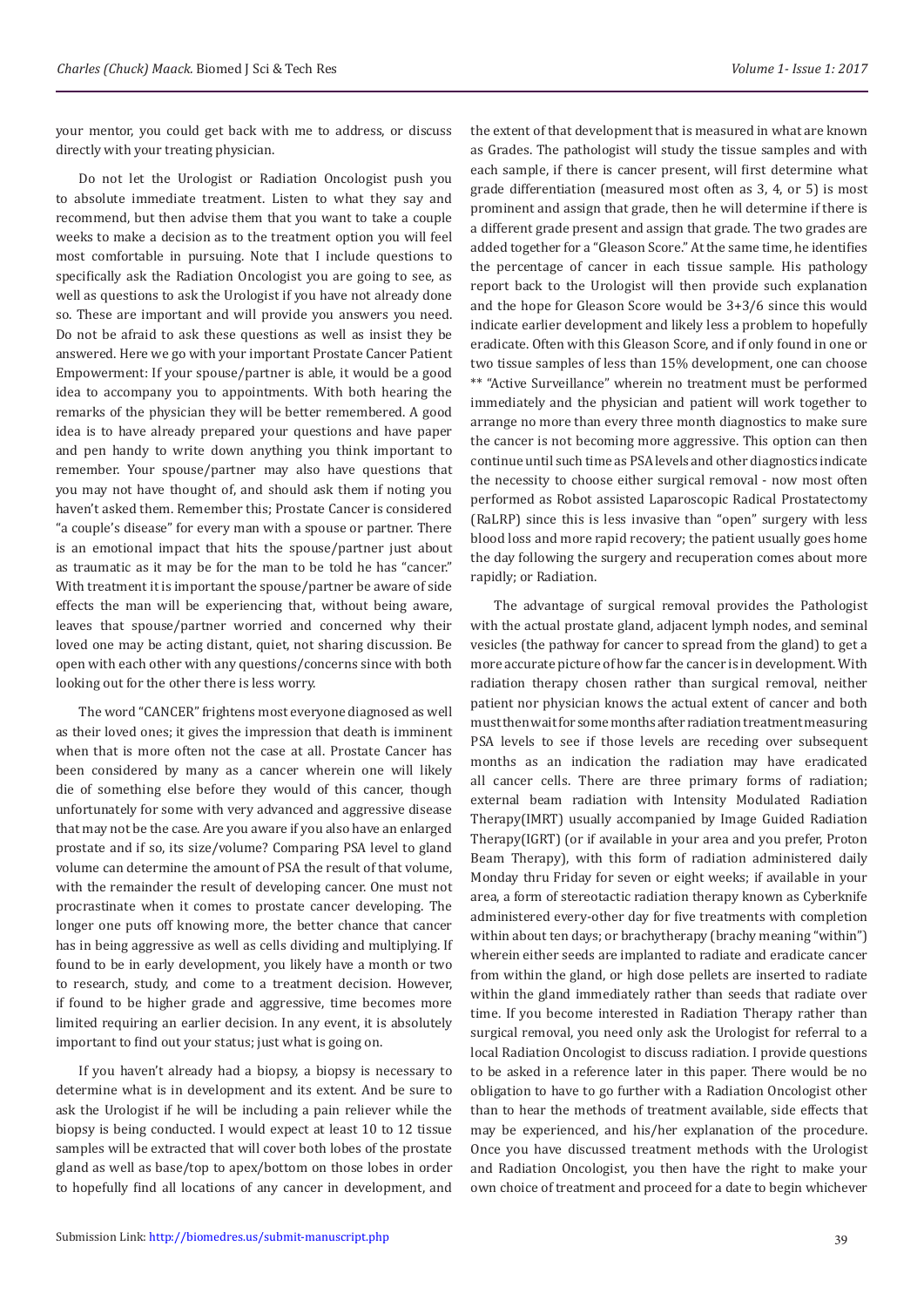procedure you choose. I am personally not an advocate for Cryotherapy/Cryosurgery/Cryoablation (freezing of the prostate gland) since too often this treatment can result in total loss of libido and erectile function. However, if this form of freezing of the prostate gland interests you, you can find further information by searching the internet.

I highly recommend you read the information \*\*Kaiser Permanente determined from gathering statistics for several years for patients regarding surgery, radiation, cryotherapy, and high intensity focused ultrasound (HIFU). A little more about Gleason Scores: depending on what the Pathologist sees under the microscope, the Gleason Score could increase to 3+4/7, 4+3/7 (more advanced in development), 4+4/8, 4+5/9, 5+4/9 (even much more advanced), and 5+5/10 (which would be fully advanced and more than likely already spread into bones or other tissue known as "metastasized" - moved beyond the prostate gland and requiring very aggressive treatment unlikely to eradicate the cancer but hopefully with appropriate medications and supplements being able to rein in development and manage it indefinitely). If your cancer has already metastasized and androgen deprivation therapy or chemotherapy or a combination of both is being considered or prescribed, you should move to the care of a \*\*Medical Oncologist.

The following provides you subjects that are important for you (and your spouse/partner) to be closely aware, to take the time to read, take notes if you don't understand something you are reading, then get back with me, if your mentor, or directly to your treating physicians, with any questions/concerns you wrote down and they will be addressed for you to then discuss with your treating physician. Remember, access to me is available by going on the internet to my website www.theprostateadvocate.com. By reviewing and studying each of the papers referenced, you will become much more empowered with understanding regarding your cancer and what should be its appropriate treatment, and thus able to participate with your physician in making decisions rather than simply "following the doctor's orders" since there are too many times those "orders" may not be the best for you. We who have been or continue to be dealing with our prostate cancer have learned that by being "empowered" with knowledge regarding our disease, we end up with much better results. If you ever have a physician arguing against your asking questions and insisting on answers, leave him/her and find another who is more willing to work with you than have the attitude "my way or the highway;" when that becomes the case, we recommend taking the highway and finding a more caring physician.

\*\*Newly Diagnosed - Questions to ask your Urologist

\*\*Newly Diagnosed - Questions to ask your Radiation Oncologist

\*\*Newly Diagnosed - Questions to ask your Medical Oncologist

\*\*Practices Important to Begin Prior to and Continuing Beyond Surgical Removal of the Prostate Gland or Radiation therapy to the Prostate Gland

You will very likely experience a period of both Erectile Dysfunction as well as Incontinence following either surgical removal of, or radiation to, the prostate gland. The next few papers explain how to deal with these experiences.

\*\*Erectile Dysfunction (be aware included are graphic descriptions of suggested therapy)

#### \*\*Incontinence

 This next paper should also be read by your spouse/partner to better understand what you may be experiencing:

\*\*Intimacy Challenged by Surgery, Radiation, or ADT

With surgical removal of, or radiation to, the prostate gland, men often experience what they perceive as a shortened penis because of the treatment. What has actually occurred is a traumatic effect that does result in this shortening of the penis but that can be corrected by personal attention to how to do so. This next paper explains:

\*\*Penile Length following surgical removal of the prostate gland

If choosing Robot assisted surgical removal of the prostate gland, this paper explains: \*\*Robotic Prostatectomy.

Also to be aware: \*\*Diet & Supplements. All the foregoing references are available when accessing www.theprostateadvocate. com "Observations" webpage subject "Newly Diagnosed with Prostate Cancer? - Some Basic Considerations." Be aware that it is not unusual that Urologists recommend surgical removal while Radiation Oncologists recommend radiation; stands to reason since either are their specialty; important is to not permit either to rush you into treatment. Unless one has extremely advanced prostate cancer, he has time to study his options and make his own decision as to what form procedure he prefers. Once you have biopsy results you and your physician will have a better idea of your status and what would be the most appropriate strategy of treatment. The foregoing is enough to have you reasonably knowledgeable regarding your current status, what to expect from treatment, and what you, yourself, can do to counter or improve any occurrences. I hope this provides you considerations to further research in order to help you determine the treatment option with which you would be most comfortable. Take the time to visit with the physicians who provide these options to hear what they have to say while at the same time taking that information and comparing to what you find in your own, personal, research.

Finally, if interested in my prostate cancer, advocacy, and mentoring background, (my "credentials" if you may) please visit <www.theprostateadvocate.com> where you can also click on the menu word "Observations" and access over 200 papers I have either authored, compiled, or posted from medical friends regarding prostate cancer, recurring prostate cancer, treatment options, treatment of the side effects that often accompany most all treatment options, and more.